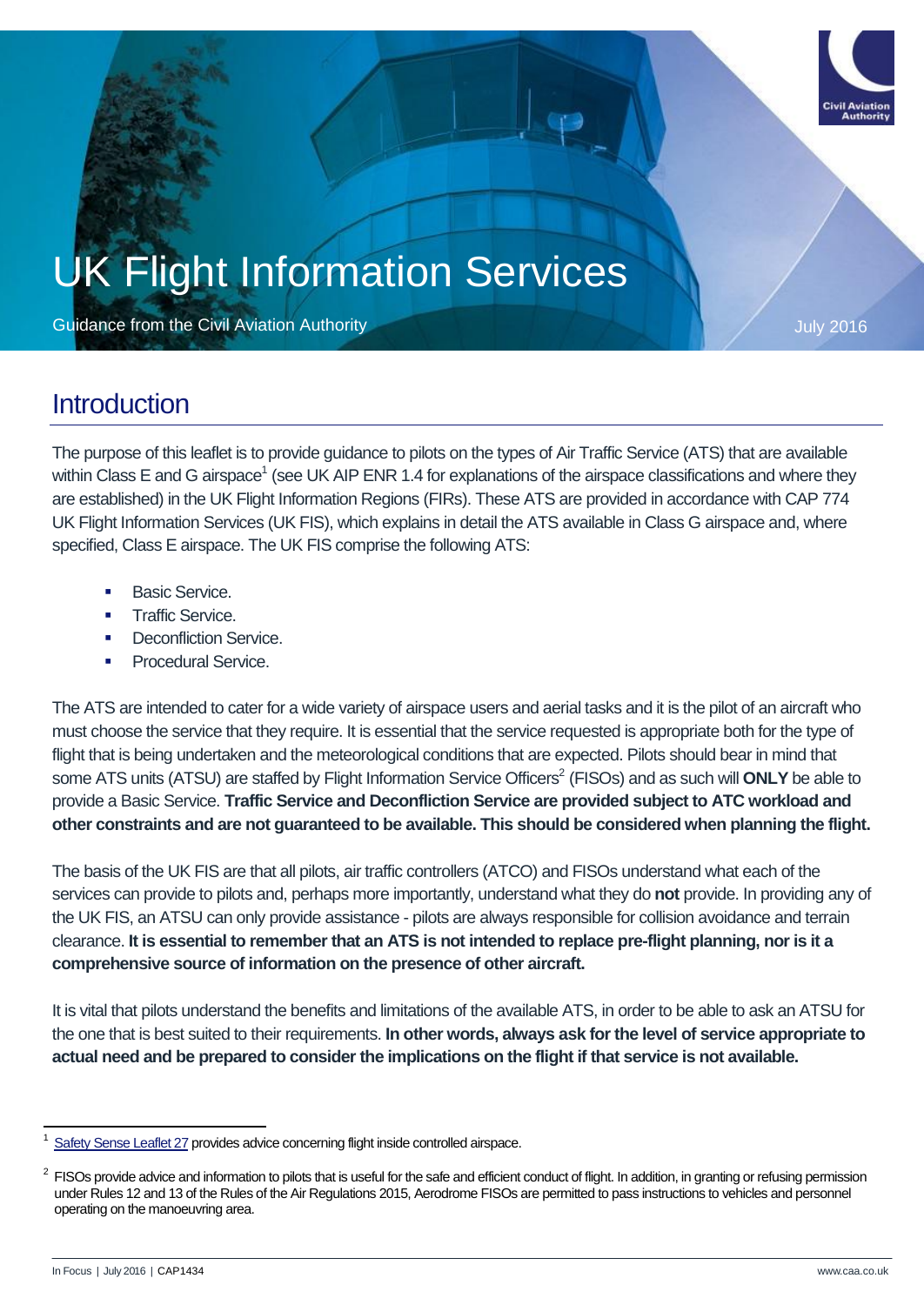The UK FIS are designed to balance the provision of advice and information provided to pilots, in order to assist them in safely achieving the objectives of the flight.

- When operating VFR and only in need of information on general airspace activity, local altimeter settings, etc, then it's likely that a Basic Service will be appropriate.
- If operating IFR in IMC and 'see and avoid' principles may be difficult or impossible to apply and assistance from ATC is required to deconflict you from other aircraft in your vicinity, then it's likely that a Deconfliction Service will be appropriate. This is the only surveillance-based UK FIS where a controller will provide you with this type of advice.
- **Traffic Service may be requested under VFR or IFR where surveillance based information from ATC on** other traffic is sufficient to help to avoid other traffic visually.

### **Basic Service**

A Basic Service is intended to offer the pilot maximum autonomy and is available to IFR flights in Class G airspace, or VFR flights in Class E and Class G airspace. If the ATCO or FISO are aware of airspace activity that may affect your flight they will tell you; however, this is subject to their workload and the avoidance of other traffic is solely the pilot's responsibility. Maintain a good lookout.

### **Traffic Service**

Under a Traffic Service, an ATCO will use radar to provide you with detailed traffic information on specific conflicting aircraft; they will not provide you with deconfliction advice, regardless of your meteorological conditions. A Traffic Service is available to IFR flights in Class G airspace, or VFR flights in Class E and Class G airspace.

### **Deconfliction Service**

Only available to IFR flights in Class G airspace. An ATCO will use radar to provide you with detailed traffic information on specific conflicting aircraft AND advice on how to avoid that aircraft. However, the pilot retains responsibility for collision avoidance; you can opt not to follow the ATCO's advice.

### **Procedural Service**

Only available to IFR flights. A non-surveillance service in which deconfliction advice is provided against other aircraft in receipt of a Procedural Service from the same ATCO; the ATCO will not be aware of any other aircraft. The pilot is responsible for collision avoidance. Maintain a good lookout.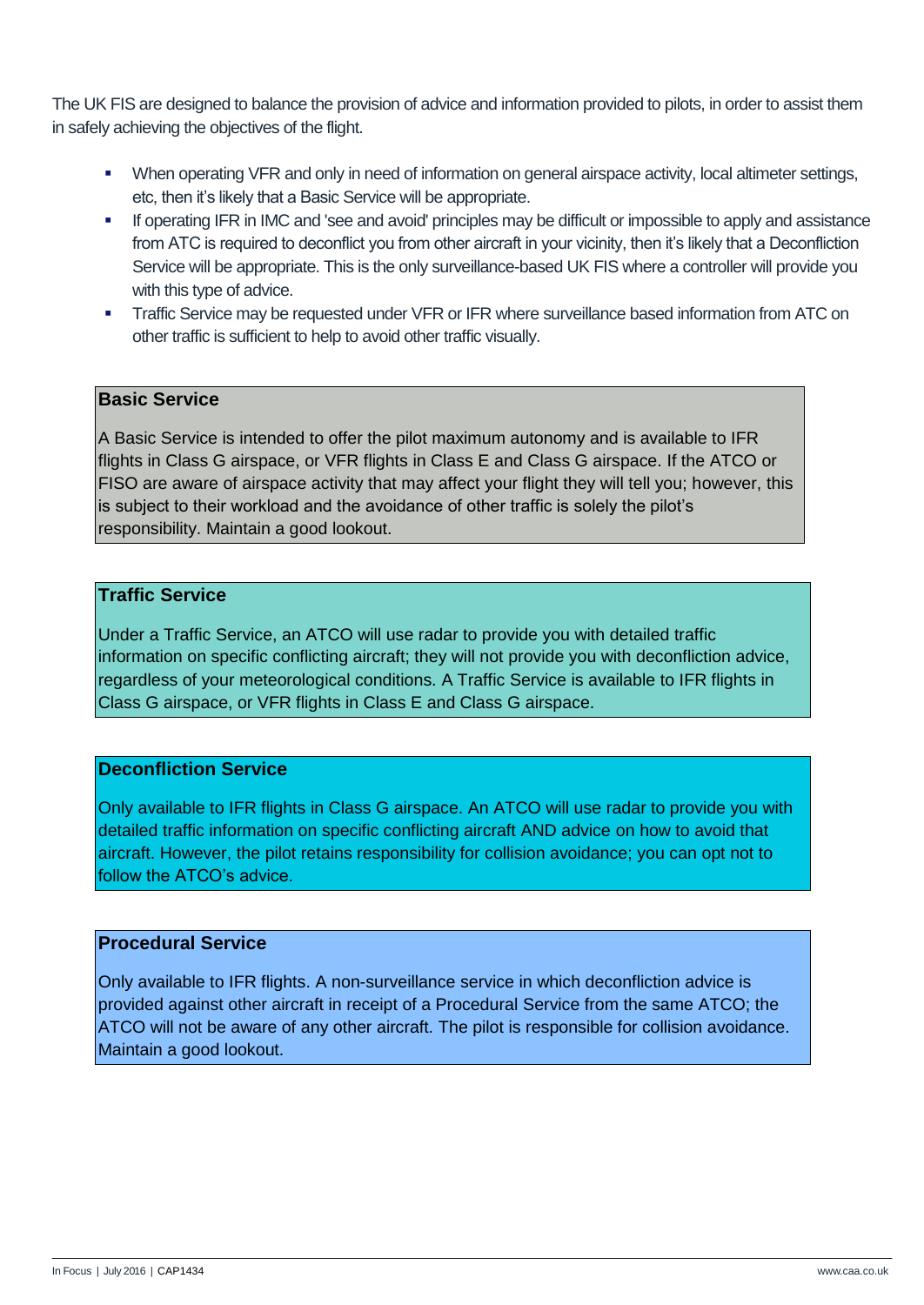# **Manoeuvring**

### **Basic Service**

You are free to manoeuvre laterally and vertically unless you have agreed with a specific limitation with ATC in order to allow them to coordinate you against other aircraft. For example, to fly not above a particular altitude, or remain north of a specified line feature.

### **Traffic Service**

ATC will expect you to fly in accordance with the details you have passed them. You should not change from this, or from any agreed heading or level/level block, without first advising ATC **AND** obtaining a response from them; they may be coordinating your flight against other aircraft, based on their ability to predict where you're going.

### **Deconfliction and Procedural Service**

ATC will expect you to fly in accordance with the details you have passed them. You may not change your heading or level without the approval of ATC; they may be coordinating and deconflicting your flight against other aircraft, based on their ability to predict where you're going.

### Traffic information

The purpose of traffic information is to assist you to visually acquire other traffic by providing you with:

- The position and movement of conflicting aircraft in relation to you.
- The vertical position of conflicting aircraft.
- The apparent horizontal and vertical speed of conflicting aircraft, where relevant.
- The conflicting aircraft type, if known and considered relevant.

The terms used to describe the conflicting aircraft's relative movement have specific meaning and it is important that you understand this in order to plan your reaction to the information. The terms most often used by ATC are:

### **Crossing**

Used to describe the relative movement between your aircraft and the conflicting traffic.

ATC will describe the relative direction of movement either "left to right" or "right to left" and should include the words "ahead" or "behind" where appropriate, to assist you in assessing the conflicting aircraft's flight path.

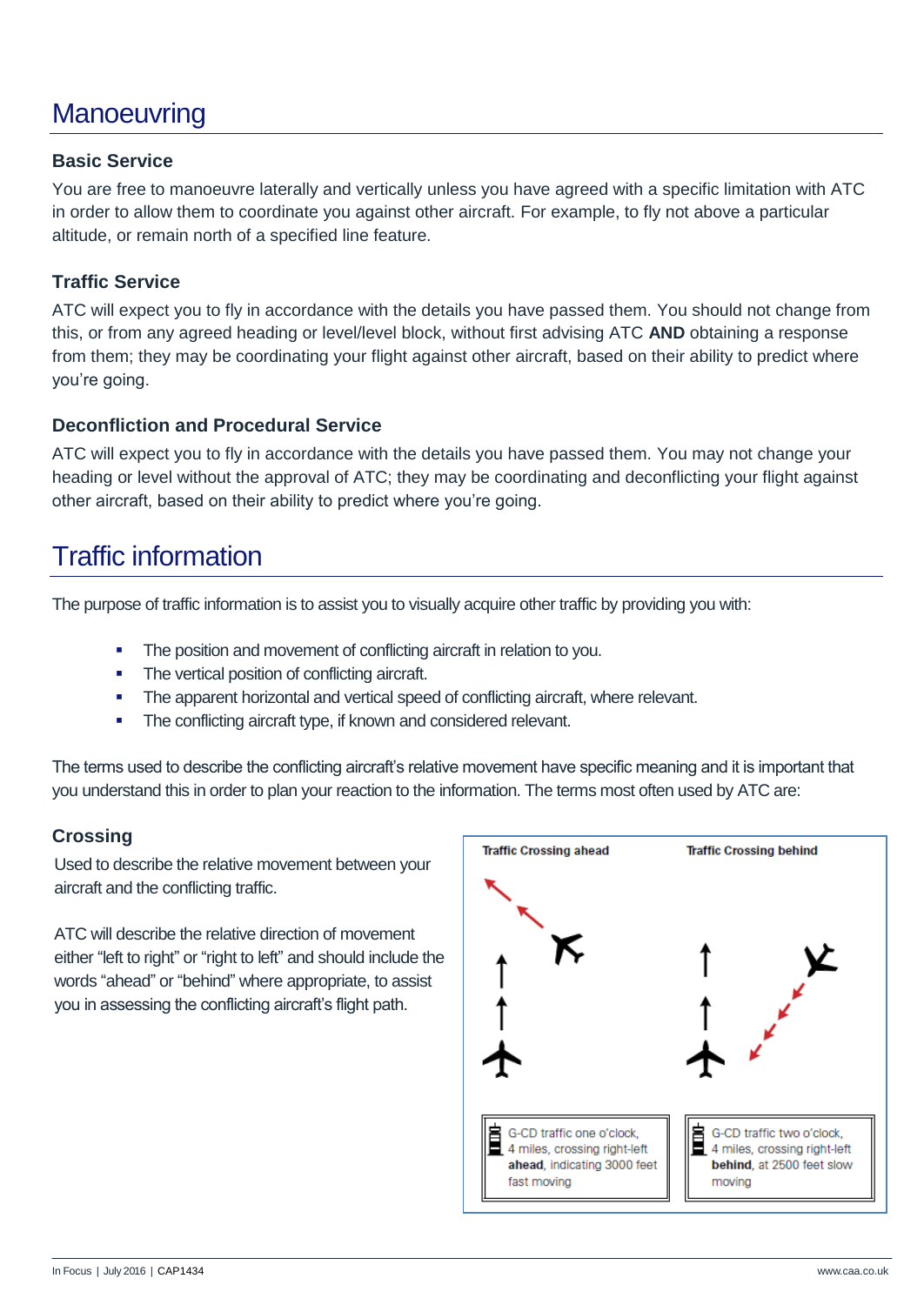### **Opposite direction**

Used to describe where the flight path of the conflicting aircraft is approximately 180° opposed to that of your flight path but is not necessarily converging.



### **Converging**

Used to describe where there is no relative movement between your aircraft and the conflicting traffic and/or ATC perceives there to be a significant risk of mid-air collision. This type of conflict is the hardest to spot because the human eye is better at detecting moving rather than stationary targets. The conflicting aircraft may appear, at least initially, to be a black dot that is not moving on the canopy.



# Avoiding action

Under Basic Service or Traffic Service, where traffic information includes the term "converging", you need to act quickly to visually acquire the conflicting aircraft and to decide on a course of action.

It can take a significant amount of time to visually acquire a conflicting aircraft, identify whether the aircraft poses a threat and to then respond to that threat. Consider also that, if having received traffic information you request a Deconfliction Service in order to receive deconfliction advice, ATC needs enough time to assess the situation, make a decision and provide you with that advice. Remember also that you will need enough time to then process and react to that advice. **In short, plan ahead and select an ATS that is appropriate for your phase of flight and meteorological conditions and keep this under review throughout your flight.**

### Terrain and obstacle clearance

Pilots are **always** responsible for providing their own **terrain and obstacle** clearance whilst flying outside controlled airspace. However, ATC will only provide a Deconfliction Service, or vectors to pilots in receipt of a Traffic Service, at levels which they consider to be terrain safe.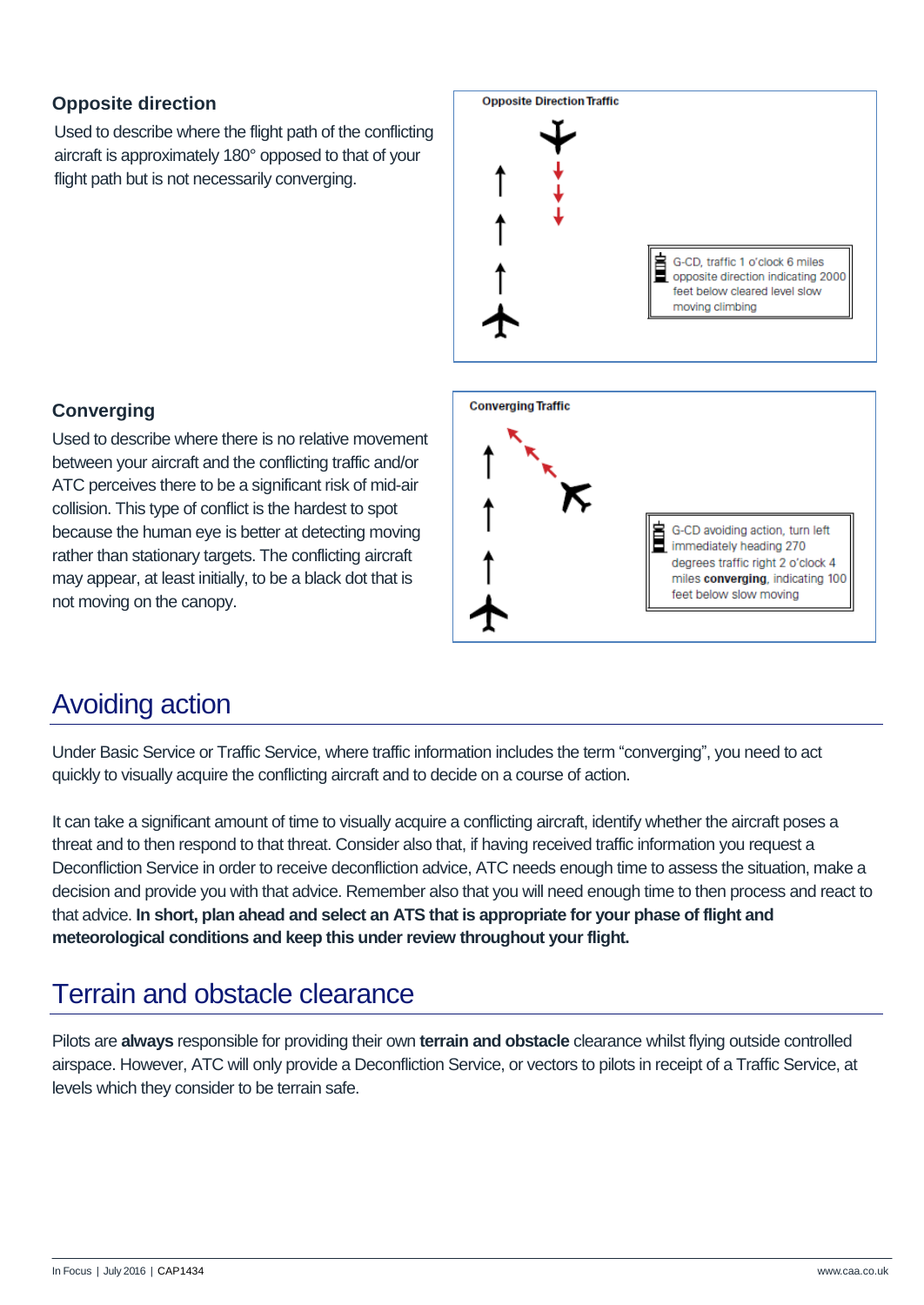# Radar service limitations

Unknown traffic may make unpredictable or high-energy manoeuvres and some aircraft, for example gliders, microlights, balloons and very slow moving aircraft do not always show on radar. When they do, they are often indistinguishable from the radar returns of, say, birds or even road vehicles. Moreover, some radar only show aircraft with transponders. **As a result, it is vitally important to maintain the best possible look-out for other aircraft, even when receiving a radar service.**

A radar service can be adversely affected by other factors – such as radar clutter, poor radar performance, high traffic density and controller workload – which may mean that traffic information or deconfliction advice is less accurate, late or absent. In these circumstances, ATC will usually give specific warnings of the situation, e.g. "reduced traffic information due radar coverage". You should note the warning and conduct your flight accordingly – for example, adjust your look-out scan, or perhaps change your route or level to provide greater separation from the problem area. Occasionally however, the controller may have to offer an alternative service.

### How to obtain a service

You should contact the appropriate ATSU and ask for the service you require. The controller or FISO will tell you whether your request can be met. You can request a change in the type of service at any time. Having established 2 way RT with the unit and been advised to "pass your message", the following information is to be passed:

- Callsign and type of aircraft
- **•** Departure and destination airfields
- **Estimated position**
- **Level (or level band for traffic carrying out general handling)**
- **Flight rules (IFR/VFR)**
- **Intentions (next reporting/turning point or general handling area)**

ATC will make all reasonable endeavours to provide the type of service that you require; however, there are times when this may not be possible due to the volume of traffic already in receipt of a service from the unit, individual controller workload, equipment serviceability etc. In such cases, ATC may 'reduce' the provision of traffic information and/or deconfliction advice, or may offer the next most appropriate level of service available.

Even when providing a Basic Service, ATC may wish to identify your aircraft on radar to confirm your position and may also allocate you a transponder code – but be aware that neither of these means that you are receiving any type of radar service. ATC may wish, for example, to be able to pass traffic information on you, to another aircraft that is receiving an ATS.

Once an ATS has been agreed, it is important to bear in mind that as the flight progresses and changing weather conditions are experienced, the choice of service may need to be re-considered. For example, a Basic Service or a Traffic Service might not be appropriate for flight in IMC, or where lookout is constrained by other factors, when other ATS are available. The relationship between weather expectations and the availability of the UK FIS need to be considered during pre-flight planning.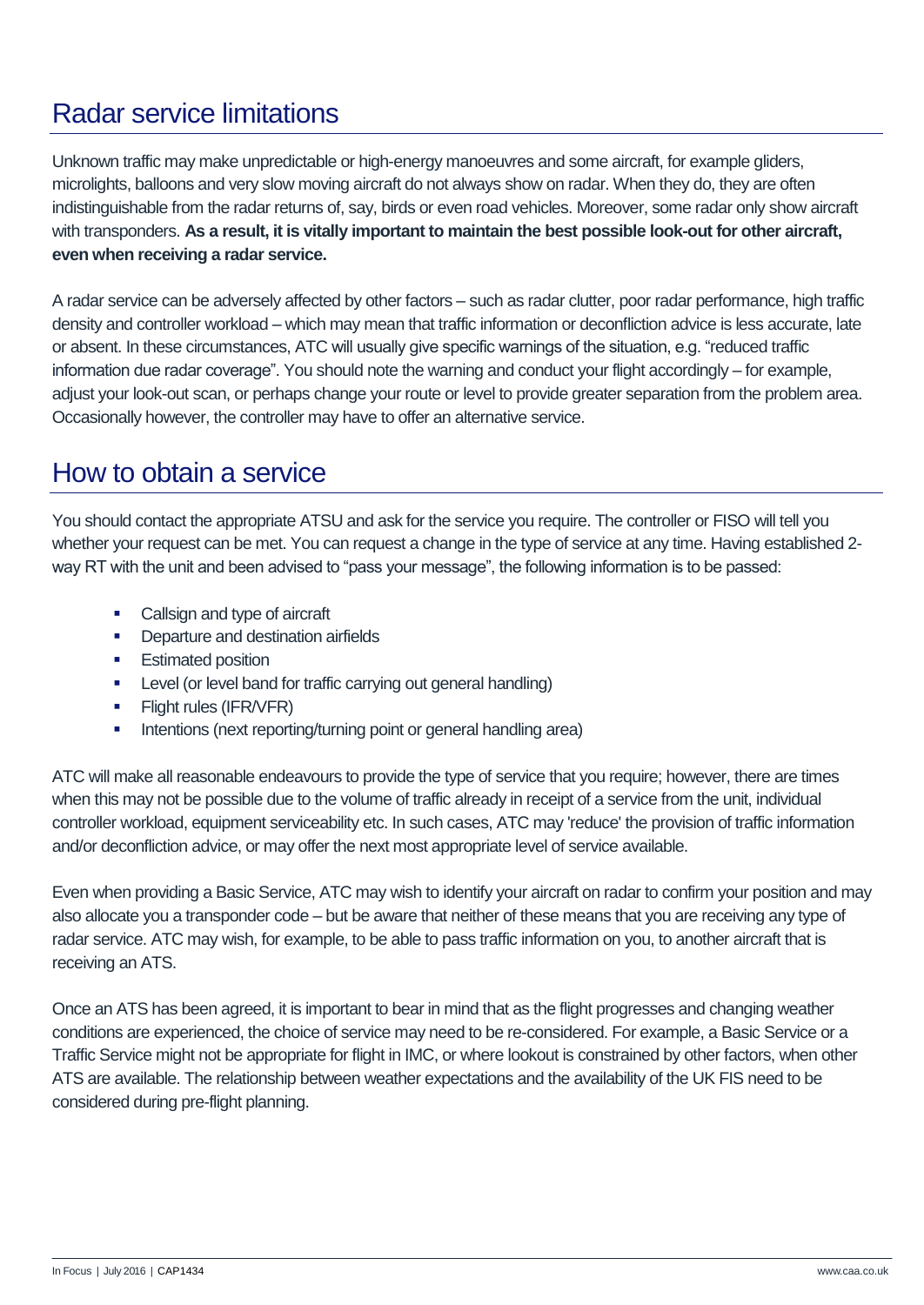# Availability of services

Any ATSU may provide the services described in this leaflet<sup>3</sup> but you should particularly note the following:

### **Lower Airspace Radar Service**

Specific ATSUs within the UK participate in a system called the Lower Airspace Radar Service (LARS). The location of these units makes them particularly suitable for providing an ATS to transit traffic at and below FL 95 and are generally available on weekdays 0800 to 1700 local. It's important to know that the LARS is just the system of units and **not** the service itself; the LARS units provide UK FIS. Details of the LARS can be found in the UK AIP at ENR 1.6.3, with the participating units and their area of responsibility shown in a chart at ENR 6.1.6.3.

### **Area Control Centre (ACC) Flight Information Service**

The London and Prestwick ACCs provide UK FIS within their respective areas of responsibility, as shown in the charts at UK AIP ENR 6-2-0-1 and 6-2-0-2. FISOs use the callsign "Scottish Information" or "London Information" and provide Basic Service only. Traffic Service and Deconfliction Service are available from controllers at the Prestwick ACC in many parts of the Scottish FIR, subject to controller workload. You should consider a call if you have not obtained an ATS elsewhere and note that the service for the whole London FIR may be operated by one person. Although a transponder code may be allocated by a FISO, no radar service will be provided.

### **Military Aerodrome Traffic Zone (MATZ) Penetration service**

This is available for military aerodromes which have a MATZ. The service will often include provision of a radar service. Details are in the UK AIP at ENR 2.2.2 and contact frequencies are shown on the CAA 1:500 000 and 1:250 000 VFR charts. SafetySense Leaflet 26 contains guidance for visiting or flying near military aerodromes.

### **Other radar service providers**

The UK FIS may also be provided by other civil or military providers in certain areas, including around certain Control Zones and Control Areas and under TMAs.

### **Danger Area Services**

Nominated ATSUs (see UK AIP ENR 5.1.3 and the legend on the CAA 1:500 000 and 1:250 000 VFR charts) may provide a Danger Area Crossing Service (DACS) (annotated '**†**' against contact frequencies) or a Danger Area Activity Information Service (DAAIS) (annotated '**§**' against frequencies). DACS may also be available by telephone (annotated against contact numbers frequencies). MERELY OBTAINING INFORMATION UNDER DAAIS DOES NOT GIVE A CLEARANCE TO CROSS AN ACTIVE DANGER AREA. THE CONTROLLING UNIT MUST HAVE GIVEN YOU A SPECIFIC CLEARANCE TO ENTER IT.

# Leaving the frequency

When you wish to change to another frequency, always tell the FISO/Controller that you are leaving their frequency and your subsequent intentions. Set SSR code 7000 or appropriate transponder code with the 'altitude' function (if available) selected.

 3 Pilots should bear in mind that some ATSU are staffed by FISOs and as such will ONLY be able to provide a Basic Service.